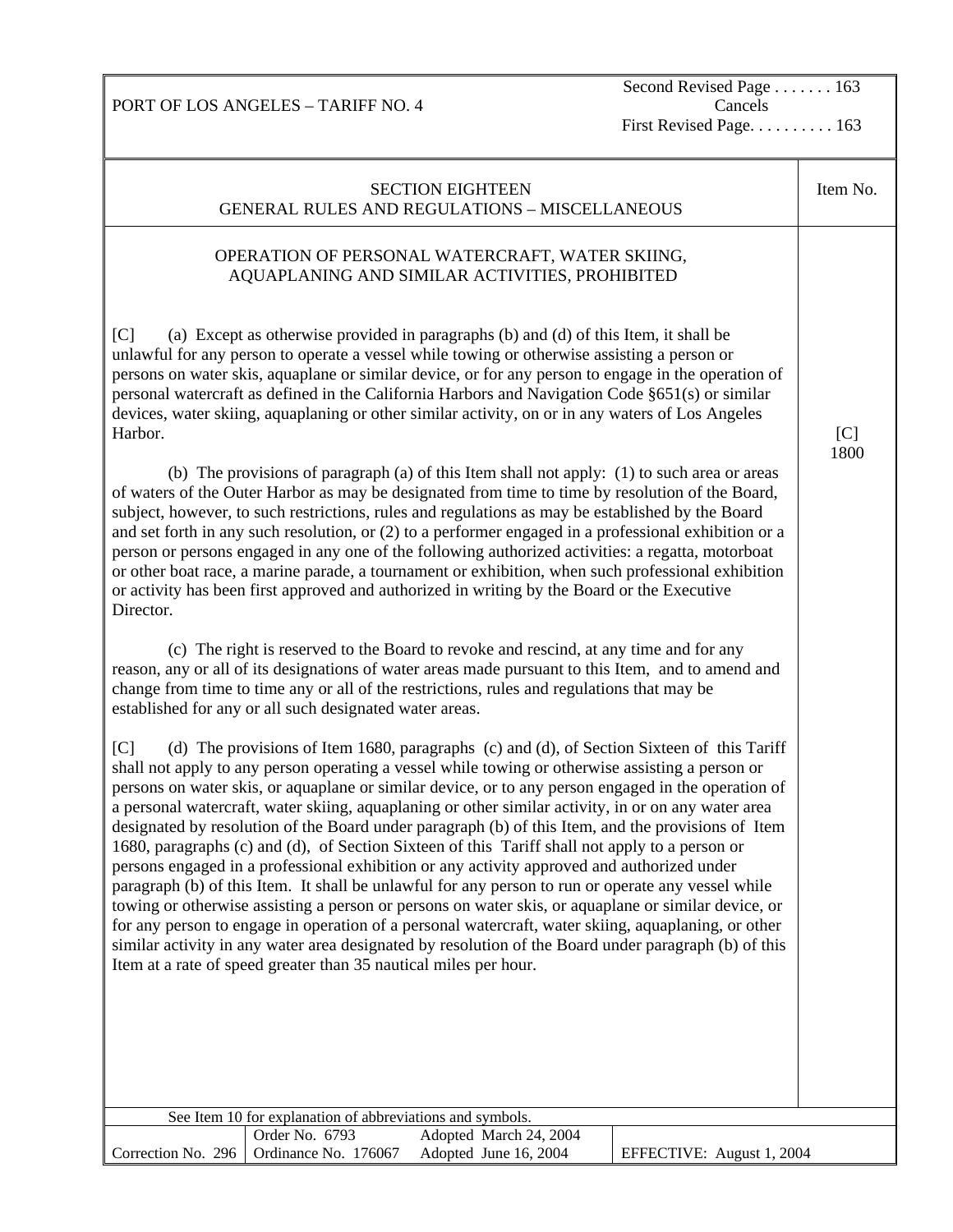|                                |                                                           |                                                                                                                                                                                                                                                                                                                                                                                                                                                                                                                                                                                                                                                                                                                                                                                                                            | Third Revised Page  164     |             |
|--------------------------------|-----------------------------------------------------------|----------------------------------------------------------------------------------------------------------------------------------------------------------------------------------------------------------------------------------------------------------------------------------------------------------------------------------------------------------------------------------------------------------------------------------------------------------------------------------------------------------------------------------------------------------------------------------------------------------------------------------------------------------------------------------------------------------------------------------------------------------------------------------------------------------------------------|-----------------------------|-------------|
|                                | PORT OF LOS ANGELES - TARIFF NO. 4                        |                                                                                                                                                                                                                                                                                                                                                                                                                                                                                                                                                                                                                                                                                                                                                                                                                            | Cancels                     |             |
|                                |                                                           |                                                                                                                                                                                                                                                                                                                                                                                                                                                                                                                                                                                                                                                                                                                                                                                                                            | Second Revised Page 164     |             |
|                                |                                                           | <b>SECTION EIGHTEEN - Continued</b><br><b>GENERAL RULES AND REGULATIONS - MISCELLANEOUS - Continued</b>                                                                                                                                                                                                                                                                                                                                                                                                                                                                                                                                                                                                                                                                                                                    |                             | Item No.    |
|                                |                                                           | DIVING AND RELATED ACTIVITIES                                                                                                                                                                                                                                                                                                                                                                                                                                                                                                                                                                                                                                                                                                                                                                                              |                             |             |
|                                | authorizing such diving or underwater activity.           | (a) It shall be unlawful for any person to underwater dive, or to engage or participate in<br>underwater diving or in any other underwater activity in Los Angeles Harbor, except in designated<br>recreational areas, without having in his possession a written permit from the Executive Director                                                                                                                                                                                                                                                                                                                                                                                                                                                                                                                       |                             |             |
| signals for diving.            |                                                           | (b) It shall be unlawful for any person to underwater dive, or to participate or engage in<br>underwater diving or in any other underwater activity in Los Angeles Harbor unless there is an<br>assistant present who shall be on the surface of the water close over the person engaging in diving<br>or in any other underwater activity and able to make a conspicuous display of the prescribed                                                                                                                                                                                                                                                                                                                                                                                                                        |                             |             |
|                                |                                                           | (c) It shall be unlawful for any person, while underwater diving or participating or<br>engaging in underwater diving or in any other underwater activity, to examine the hull or ground<br>tackle of, or to attach anything to, or molest in any manner whatsoever, any vessel, or to examine<br>or molest any premises or property in Los Angeles Harbor, without first having obtained written<br>permission so to do from the lawful owner or operator of such vessel, premises or property.                                                                                                                                                                                                                                                                                                                           |                             | [A]<br>1802 |
| department, or agency thereof. |                                                           | (d) The fees for the permit required by this Item shall be \$30.45 for the first year, payable<br>in advance, and \$12.60 for each yearly renewal thereafter, payable in advance; provided, that the<br>fee for a permit issued to any person who holds a similar written permit issued by any Port or<br>Harbor in the State of California which is under the jurisdiction and control of the State, a<br>municipality or a port district and which has promulgated rules and regulations regulating diving<br>and authorizing the issuance of permits therefore, shall be \$12.60 for the first year, payable in<br>advance; and provided, further, that no fee shall be collected for a permit issued to any authorized<br>employee of the United States, any state, or a municipality or of any political subdivision, |                             |             |
|                                | said permit shall thereafter be null and void.            | The permit required by this Item may contain such conditions and restrictions as the<br>Executive Director in his discretion may determine reasonably necessary to preserve or minimize<br>the danger to life, limb or property. Failure to comply with any of the provisions contained<br>herein or in such permit shall ipso facto terminate any of the privileges granted by said permit and                                                                                                                                                                                                                                                                                                                                                                                                                            |                             |             |
|                                |                                                           |                                                                                                                                                                                                                                                                                                                                                                                                                                                                                                                                                                                                                                                                                                                                                                                                                            |                             |             |
|                                |                                                           |                                                                                                                                                                                                                                                                                                                                                                                                                                                                                                                                                                                                                                                                                                                                                                                                                            |                             |             |
|                                | See Item 10 for explanation of abbreviations and symbols. |                                                                                                                                                                                                                                                                                                                                                                                                                                                                                                                                                                                                                                                                                                                                                                                                                            |                             |             |
|                                | Order No. 6822                                            | Adopted May 25, 2005                                                                                                                                                                                                                                                                                                                                                                                                                                                                                                                                                                                                                                                                                                                                                                                                       |                             |             |
| Correction No. 360             | Ordinance No. 176951                                      | Adopted September 6, 2005                                                                                                                                                                                                                                                                                                                                                                                                                                                                                                                                                                                                                                                                                                                                                                                                  | EFFECTIVE: October 29, 2005 |             |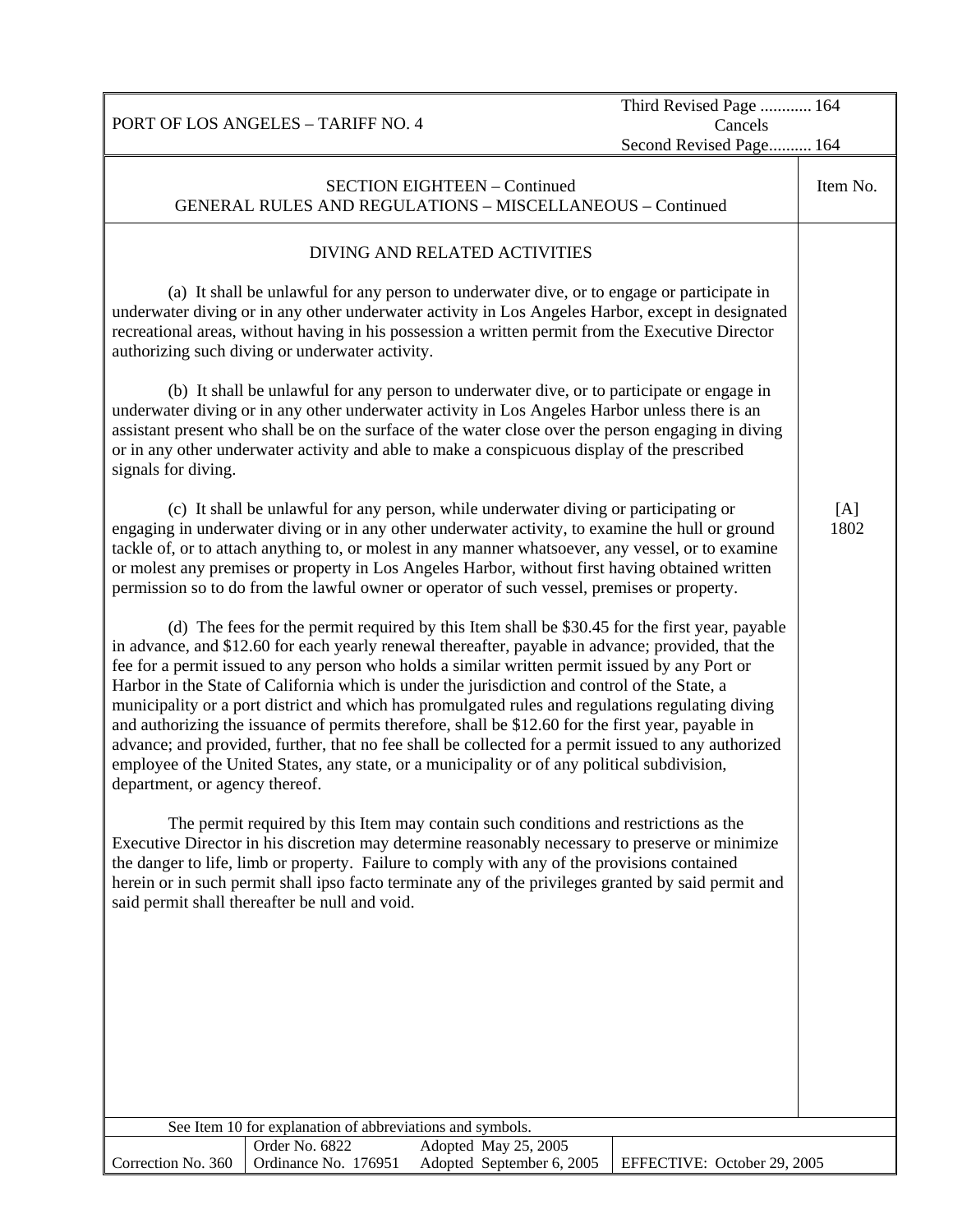|                                                                                                                                                                                                                                                                                                                                                                                                                                                                                                                                                                                                                                                           | PORT OF LOS ANGELES - TARIFF NO. 4                                                                                                                                                                                                          |                                                                                                                                                                                                                                                                                                       | First Revised Page 165<br>Cancels |          |  |
|-----------------------------------------------------------------------------------------------------------------------------------------------------------------------------------------------------------------------------------------------------------------------------------------------------------------------------------------------------------------------------------------------------------------------------------------------------------------------------------------------------------------------------------------------------------------------------------------------------------------------------------------------------------|---------------------------------------------------------------------------------------------------------------------------------------------------------------------------------------------------------------------------------------------|-------------------------------------------------------------------------------------------------------------------------------------------------------------------------------------------------------------------------------------------------------------------------------------------------------|-----------------------------------|----------|--|
|                                                                                                                                                                                                                                                                                                                                                                                                                                                                                                                                                                                                                                                           |                                                                                                                                                                                                                                             |                                                                                                                                                                                                                                                                                                       | Original Page 165                 |          |  |
|                                                                                                                                                                                                                                                                                                                                                                                                                                                                                                                                                                                                                                                           |                                                                                                                                                                                                                                             |                                                                                                                                                                                                                                                                                                       | And Circular No. 15B              |          |  |
|                                                                                                                                                                                                                                                                                                                                                                                                                                                                                                                                                                                                                                                           |                                                                                                                                                                                                                                             | <b>SECTION EIGHTEEN - Continued</b><br><b>GENERAL RULES AND REGULATIONS - MISCELLANEOUS - Continued</b>                                                                                                                                                                                               |                                   | Item No. |  |
|                                                                                                                                                                                                                                                                                                                                                                                                                                                                                                                                                                                                                                                           |                                                                                                                                                                                                                                             | <b>SURFACE DIVING AND SWIMMING</b>                                                                                                                                                                                                                                                                    |                                   |          |  |
| the waters of Los Angeles Harbor.                                                                                                                                                                                                                                                                                                                                                                                                                                                                                                                                                                                                                         |                                                                                                                                                                                                                                             | (a) It shall be unlawful for any person to surface dive or jump off any moving vessel into                                                                                                                                                                                                            |                                   |          |  |
|                                                                                                                                                                                                                                                                                                                                                                                                                                                                                                                                                                                                                                                           | (b) It shall be unlawful for any person to swim or engage in other similar water activity<br>on or in any waters within the limits of the Inner Harbor, Fish Harbor, or channels and fairways in<br>the Outer Harbor of Los Angeles Harbor. |                                                                                                                                                                                                                                                                                                       |                                   |          |  |
| Section Eighteen of this Tariff.                                                                                                                                                                                                                                                                                                                                                                                                                                                                                                                                                                                                                          |                                                                                                                                                                                                                                             | (c) The provisions of paragraphs (a) and (b) of this item shall not apply if the prohibited<br>activity is part of or is an emergency act requiring such action, or is performed in such an area<br>and/or is part of an authorized activity that is exempted in paragraph (b) of Item No. 1800 of    |                                   |          |  |
|                                                                                                                                                                                                                                                                                                                                                                                                                                                                                                                                                                                                                                                           |                                                                                                                                                                                                                                             |                                                                                                                                                                                                                                                                                                       |                                   |          |  |
|                                                                                                                                                                                                                                                                                                                                                                                                                                                                                                                                                                                                                                                           |                                                                                                                                                                                                                                             | NON-MOTORIZED VESSEL AREA                                                                                                                                                                                                                                                                             |                                   |          |  |
| (a) It shall be unlawful for any person to run or operate any vessel propelled by<br>machinery within such area(s) of the Outer Harbor as may be designated from time to time by<br>resolution of the Board as a "Non-Motorized Vessel Area." Such Non-Motorized Vessel Area<br>shall be restricted solely to the use and operation of vessels propelled manually or solely by oars,<br>paddle or sail, including, but not limited to, non-motorized boats, dinghies, kayaks, canoes,<br>sailboards, and similar vessels, subject to such restrictions, rules and regulations as may be<br>established by the Board and set forth in any such resolution. |                                                                                                                                                                                                                                             |                                                                                                                                                                                                                                                                                                       | [A]<br>1804                       |          |  |
| any or all such designated water areas.                                                                                                                                                                                                                                                                                                                                                                                                                                                                                                                                                                                                                   |                                                                                                                                                                                                                                             | (b) The right is reserved to Board to revoke and rescind, at any time and for any reason,<br>any or all of its designations of water areas made pursuant to this Item, and to amend and change<br>from time to time any or all of the restrictions, rules and regulations that may be established for |                                   |          |  |
|                                                                                                                                                                                                                                                                                                                                                                                                                                                                                                                                                                                                                                                           |                                                                                                                                                                                                                                             |                                                                                                                                                                                                                                                                                                       |                                   |          |  |
|                                                                                                                                                                                                                                                                                                                                                                                                                                                                                                                                                                                                                                                           |                                                                                                                                                                                                                                             |                                                                                                                                                                                                                                                                                                       |                                   |          |  |
|                                                                                                                                                                                                                                                                                                                                                                                                                                                                                                                                                                                                                                                           |                                                                                                                                                                                                                                             |                                                                                                                                                                                                                                                                                                       |                                   |          |  |
|                                                                                                                                                                                                                                                                                                                                                                                                                                                                                                                                                                                                                                                           |                                                                                                                                                                                                                                             |                                                                                                                                                                                                                                                                                                       |                                   |          |  |
|                                                                                                                                                                                                                                                                                                                                                                                                                                                                                                                                                                                                                                                           | See Item 10 for explanation of abbreviations and symbols.                                                                                                                                                                                   |                                                                                                                                                                                                                                                                                                       |                                   |          |  |
| Correction No. 212                                                                                                                                                                                                                                                                                                                                                                                                                                                                                                                                                                                                                                        | Order No. 6699<br>Ordinance No. 173527                                                                                                                                                                                                      | Adopted August 9, 2000<br>Adopted September 26, 2000                                                                                                                                                                                                                                                  | EFFECTIVE: November 3, 2000       |          |  |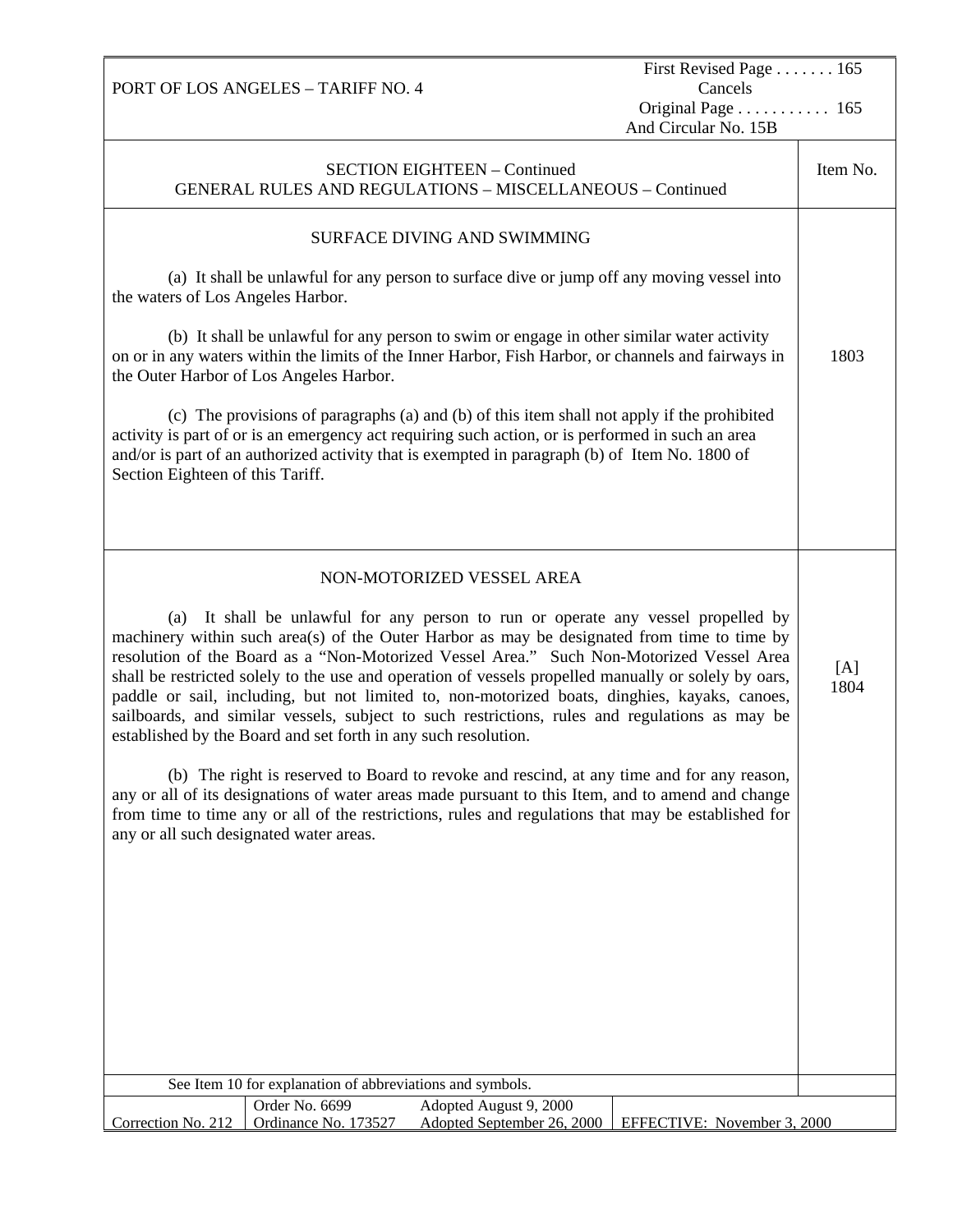|                             | <b>PORT OF LOS ANGELES - TARIFF NO. 4</b>                      |                                                                                                                                                                                                                                                                                                                                                                                                                                           | Original Page 166       |          |
|-----------------------------|----------------------------------------------------------------|-------------------------------------------------------------------------------------------------------------------------------------------------------------------------------------------------------------------------------------------------------------------------------------------------------------------------------------------------------------------------------------------------------------------------------------------|-------------------------|----------|
|                             |                                                                | <b>SECTION EIGHTEEN - Continued</b><br>GENERAL RULES AND REGULATIONS - MISCELLANEOUS - Continued                                                                                                                                                                                                                                                                                                                                          |                         | Item No. |
|                             |                                                                | PAY TOILETS PROHIBITED<br>No person shall make or collect a fee or other charge for the use of a toilet available for<br>the use of the public and located in a municipal structure or building in the Harbor District.                                                                                                                                                                                                                   |                         | 1805     |
| Director a permit to do so. |                                                                | FISHING BARGES PROHIBITED WITHOUT PERMIT<br>It shall be unlawful for any person to anchor any vessel, barge, or watercraft of any kind<br>or character, which is used or permitted to be used for the purpose of selling fish, bait, or any other<br>article or commodity, in Los Angeles Harbor, without first having obtained from the Executive                                                                                        |                         | 1810     |
| other permission to do so.  |                                                                | UNLAWFUL TO FISH FROM OR USE ANY BERTH, WHARF OR OTHER<br>AREA WITHOUT ASSIGNMENT OR OTHER PERMISSION<br>It shall be unlawful for any person to fish from or otherwise use in any manner, or for any<br>vessel or any owner, agent or operator thereof to use in any manner, any berth, wharf, wharf<br>premise, or other area under the jurisdiction of the Board without first securing an assignment or                                |                         | 1812     |
|                             | Director, or the person in lawful possession of any such area. | TREPASSING IN CERTAIN AREAS PROHIBITED<br>It shall be unlawful for any person to trespass by entering or being in or upon any dock,<br>wharf premise or any other area in the Harbor District which is used for the storage or handling of<br>cargo or where signs are posted displaying the words, "Keep Out, Trespassing Prohibited,"<br>without having first obtained permission from the Board of Harbor Commissioners, the Executive |                         | 1815     |
|                             | See Item 10 for explanation of abbreviations and symbols.      |                                                                                                                                                                                                                                                                                                                                                                                                                                           |                         |          |
|                             | Order No. 5837<br>Ordinance No. 165789                         | Adopted July 12, 1989<br>Adopted April 10, 1990                                                                                                                                                                                                                                                                                                                                                                                           | EFFECTIVE: July 1, 1990 |          |
|                             |                                                                |                                                                                                                                                                                                                                                                                                                                                                                                                                           |                         |          |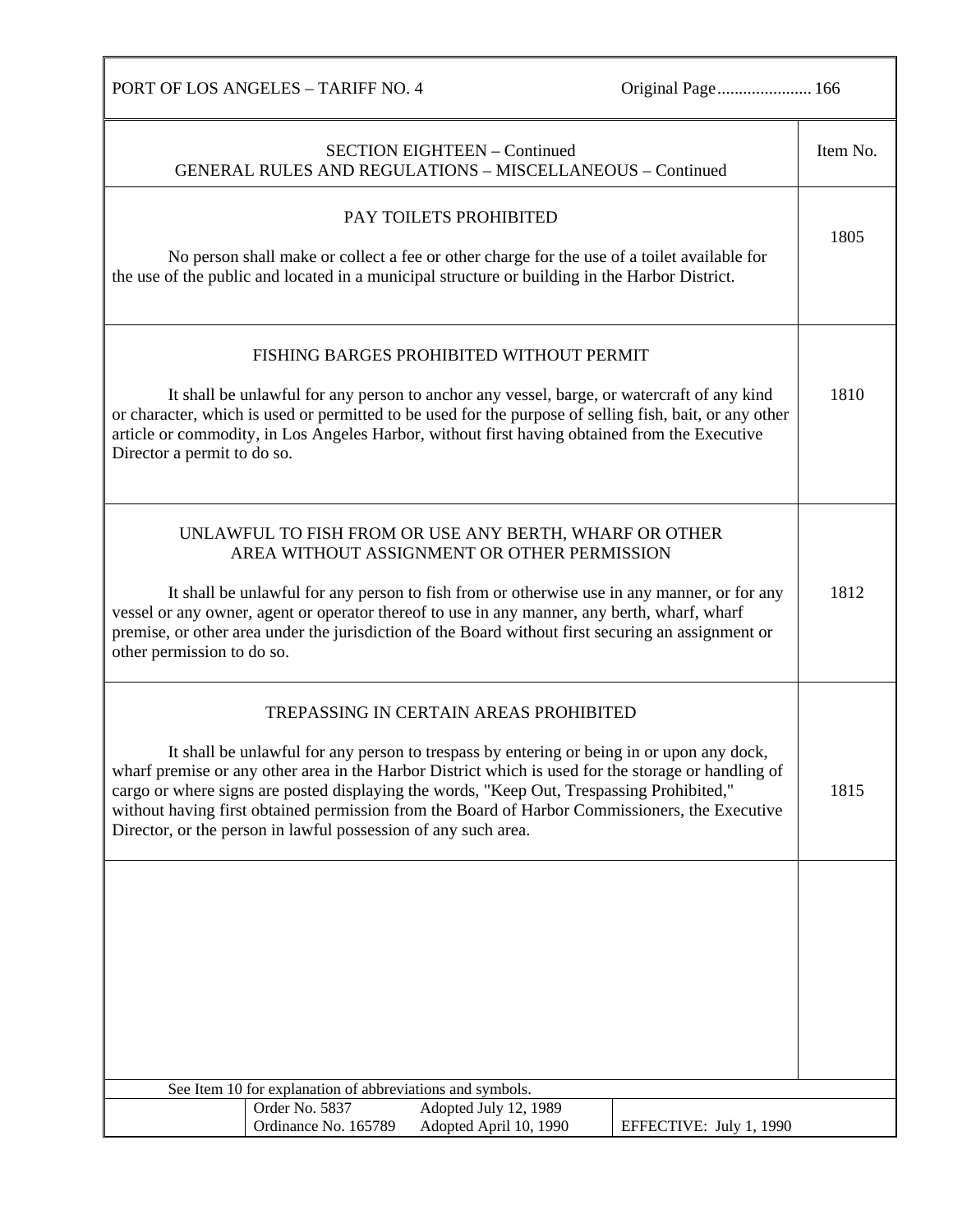PORT OF LOS ANGELES – TARIFF NO. 4 Original Page.......................... 167

| <b>SECTION EIGHTEEN - Continued</b><br><b>GENREAL RULES AND REGULATIONS - MISCELLANEOUS - Continued</b>                                                                                                                                                                                                                                                                                                                                                                                                                                                                                                          | Item No. |  |
|------------------------------------------------------------------------------------------------------------------------------------------------------------------------------------------------------------------------------------------------------------------------------------------------------------------------------------------------------------------------------------------------------------------------------------------------------------------------------------------------------------------------------------------------------------------------------------------------------------------|----------|--|
| PERSONS PROHIBITED FROM CERTAIN PREMISES                                                                                                                                                                                                                                                                                                                                                                                                                                                                                                                                                                         |          |  |
|                                                                                                                                                                                                                                                                                                                                                                                                                                                                                                                                                                                                                  |          |  |
| It shall be unlawful for any person under the influence or apparently under the influence<br>of intoxicating liquors to enter or be on any Marine Oil Terminal or other premises where<br>flammable or combustible liquid cargo is present, and it shall be unlawful for any person on any<br>such terminals or premises to conduct himself in a disorderly manner.                                                                                                                                                                                                                                              | 1820     |  |
| The Executive Director shall refuse entry to or cause entry to be refused to, and remove<br>from or cause to be removed from any Marine Oil Terminal or other premises where flammable or<br>combustible liquid cargo is present, any person who in his opinion is disorderly or is under or<br>apparently under the influence of intoxicating liquors.                                                                                                                                                                                                                                                          |          |  |
|                                                                                                                                                                                                                                                                                                                                                                                                                                                                                                                                                                                                                  |          |  |
| PEDDLING PROHIBITED                                                                                                                                                                                                                                                                                                                                                                                                                                                                                                                                                                                              |          |  |
| It shall be unlawful for any person to peddle or sell any goods, wares or merchandise upon<br>the wharves, roadways or other lands under the jurisdiction of the Board without having a permit<br>to do so from the Executive Director.                                                                                                                                                                                                                                                                                                                                                                          | 1822     |  |
|                                                                                                                                                                                                                                                                                                                                                                                                                                                                                                                                                                                                                  |          |  |
|                                                                                                                                                                                                                                                                                                                                                                                                                                                                                                                                                                                                                  |          |  |
|                                                                                                                                                                                                                                                                                                                                                                                                                                                                                                                                                                                                                  |          |  |
|                                                                                                                                                                                                                                                                                                                                                                                                                                                                                                                                                                                                                  |          |  |
|                                                                                                                                                                                                                                                                                                                                                                                                                                                                                                                                                                                                                  |          |  |
|                                                                                                                                                                                                                                                                                                                                                                                                                                                                                                                                                                                                                  |          |  |
|                                                                                                                                                                                                                                                                                                                                                                                                                                                                                                                                                                                                                  |          |  |
| FIRE FIGHTING APPARATUS                                                                                                                                                                                                                                                                                                                                                                                                                                                                                                                                                                                          |          |  |
| It shall be unlawful for any person to obstruct or interfere with the free and easy access to,<br>or to use, remove or in any manner disturb, any fire extinguisher, fire hose, fire hydrant, or any<br>part of any fire sprinkler system, or any other fire fighting appliance or apparatus installed in or<br>upon any wharf, warehouse or other building, structure or premises under the jurisdiction of the<br>Board, except for the prevention of fire; provided, however, that nothing herein contained shall<br>prevent the making of necessary repairs or tests by any person duly authorized to do so. |          |  |
|                                                                                                                                                                                                                                                                                                                                                                                                                                                                                                                                                                                                                  |          |  |
|                                                                                                                                                                                                                                                                                                                                                                                                                                                                                                                                                                                                                  |          |  |
|                                                                                                                                                                                                                                                                                                                                                                                                                                                                                                                                                                                                                  |          |  |
|                                                                                                                                                                                                                                                                                                                                                                                                                                                                                                                                                                                                                  |          |  |
| See Item 10 for explanation of abbreviations and symbols.                                                                                                                                                                                                                                                                                                                                                                                                                                                                                                                                                        |          |  |
| Order No. 5837<br>Adopted July 12, 1989<br>Ordinance No. 165789<br>Adopted April 10, 1990<br>EFFECTIVE: July 1, 1990                                                                                                                                                                                                                                                                                                                                                                                                                                                                                             |          |  |
|                                                                                                                                                                                                                                                                                                                                                                                                                                                                                                                                                                                                                  |          |  |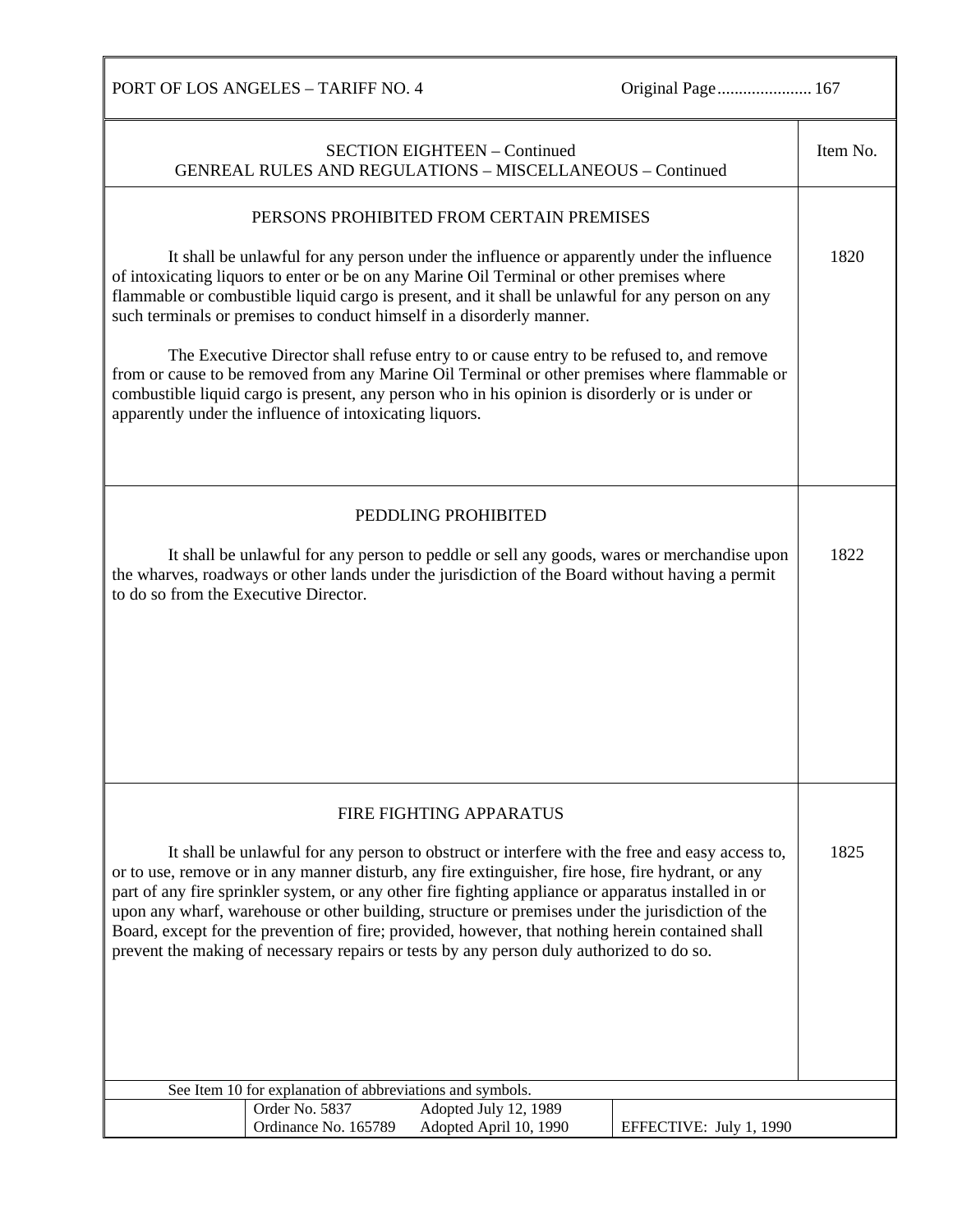PORT OF LOS ANGELES – TARIFF NO. 4 Original Page........................... 168

| <b>SECTION EIGHTEEN - Continued</b><br>GENERAL RULES AND REGULATIONS - MISCELLANEOUS - Continued                                                                                                                                                                                                                                                                                                                                                                                                                                                                                                                                                                                                                                                                                                                                                                                                                                                                                                                                                                                                                                                                                                                                                                                                                                                                                                                                                                                                                                                                                                                                                                                                                                                                                                                                                                                                                                                                                                                                             | Item No. |
|----------------------------------------------------------------------------------------------------------------------------------------------------------------------------------------------------------------------------------------------------------------------------------------------------------------------------------------------------------------------------------------------------------------------------------------------------------------------------------------------------------------------------------------------------------------------------------------------------------------------------------------------------------------------------------------------------------------------------------------------------------------------------------------------------------------------------------------------------------------------------------------------------------------------------------------------------------------------------------------------------------------------------------------------------------------------------------------------------------------------------------------------------------------------------------------------------------------------------------------------------------------------------------------------------------------------------------------------------------------------------------------------------------------------------------------------------------------------------------------------------------------------------------------------------------------------------------------------------------------------------------------------------------------------------------------------------------------------------------------------------------------------------------------------------------------------------------------------------------------------------------------------------------------------------------------------------------------------------------------------------------------------------------------------|----------|
| SPARK PROTECTOR NECESSARY<br>Every steam or donkey engine when used upon any wharf or landing, and every pile driver<br>when working on or alongside any wharf, must have upon its smokestack a bonnet or spark<br>catcher that will effectually prevent sparks from falling upon such wharf or upon the deck of any<br>vessel. In operating any donkey or hoisting engine in or under any shed there must be provided by<br>the owner or operator a bent or curved pipe, with spark arrestor, extending to the outside of the<br>shed, and owners or operators of such engines must clean up and remove all ashes, cinders and<br>waste from their engines.                                                                                                                                                                                                                                                                                                                                                                                                                                                                                                                                                                                                                                                                                                                                                                                                                                                                                                                                                                                                                                                                                                                                                                                                                                                                                                                                                                                 | 1827     |
| <b>SMOKING</b><br>(a) It shall be unlawful for any person to smoke or possess any burning cigarette, cigar or<br>pipe, or to light any match, cigarette lighter, cigar lighter, or to use or operate any other apparatus<br>or contrivance for producing a spark, flame or fire, or to use or carry any open flame or lighted<br>lantern, or for any person to permit any smoking or the possession of any burning cigarette, cigar<br>or pipe, of the lighting of any match, cigarette lighter, cigar lighter, or the use or operation of any<br>other apparatus or contrivance for producing a spark, flame or fire, or the use or carrying of any<br>open flame or lighted lantern, upon any wharf or in any transit shed in Los Angeles Harbor, except<br>in such areas thereon or therein as may be authorized and posted as smoking areas by the<br>Executive Director, subject to the approval of the Chief Engineer of the Los Angeles Fire<br>Department.<br>(b) It shall be unlawful for any person to smoke or possess any burning cigarette, cigar or<br>pipe, or to light any match, cigarette, lighter, cigar lighter, or to use or operate any other apparatus<br>or contrivance for producing a spark, flame or fire, or for any person to permit any smoking or the<br>possession of any burning cigarette, cigar or pipe, or the lighting of any match, cigarette lighter,<br>cigar lighter, or the use or operation of any other apparatus or contrivance for producing a spark,<br>flame or fire, or the use or carrying of an open flame or lighted lantern, on board any vessel while<br>anchored, moored or berthed at any dock or wharf in Los Angeles Harbor while Class A<br>explosives are being loaded or discharged; or at any other time, except at such times and in such<br>places, exclusive of cargo holds and hatches, as may be permitted by the master or other person in<br>charge of any such vessel and as may not be in violation of any applicable federal, state or local<br>laws or regulations. | 1828     |
| See Item 10 for explanation of abbreviations and symbols.<br>Order No. 5837<br>Adopted July 12, 1989<br>Ordinance No. 165789<br>Adopted April 10, 1990<br>EFFECTIVE: July 1, 1990                                                                                                                                                                                                                                                                                                                                                                                                                                                                                                                                                                                                                                                                                                                                                                                                                                                                                                                                                                                                                                                                                                                                                                                                                                                                                                                                                                                                                                                                                                                                                                                                                                                                                                                                                                                                                                                            |          |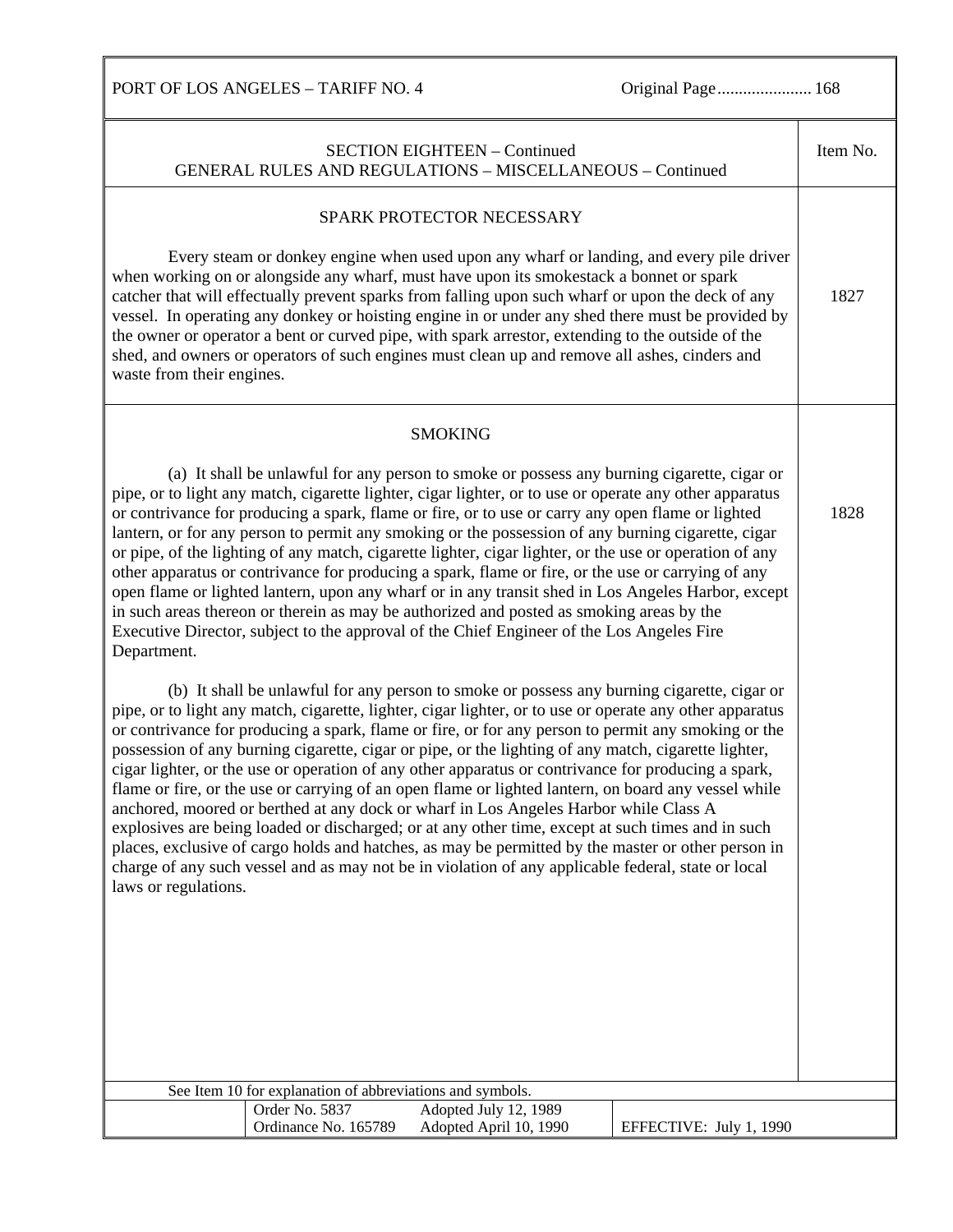PORT OF LOS ANGELES – TARIFF NO. 4 Original Page ................................ 169 SECTION EIGHTEEN – Continued GENERAL RULES AND REGULATIONS – MISCELLANEOUS – Continued Item No. FIRE SIGNAL In the event of fire occurring on board any vessel in Los Angeles Harbor, except vessels under way, such vessel must sound five prolonged blasts of the whistle or siren as an alarm indicating fire on board or at the dock to which the vessel is moored. Such signal may be repeated at intervals to attract attention, and is not a substitute for but may be used in addition to other means of reporting a fire. The words "prolonged blast" used in this rule shall mean a blast of from four to six seconds' duration. 1829 MOTOR VEHICLES ON WHARVES It shall be unlawful for any person to drive, operate, stand or park, or to cause or permit to be driven, operated, stood, or parked, any motor or other vehicle onto or upon any wharf or landing at Los Angeles Harbor except for the purpose of loading or discharging freight and passengers, or while actually engaged in the performance of necessary duties which require the presence of such vehicle on said wharf or landing. It shall be the duty of such operator to immediately remove such vehicle from such wharf or landing upon the completion of the transaction of his necessary business there on. The Executive Director may take charge of and remove any vehicle left upon any wharf or landing in violation of this rule, and to care for the same wholly at the expense of the owner thereof. Any person violating this Item shall, in addition to the penalties prescribed by this Tariff, be refused further access to any wharf or landing without first obtaining special permission therefor from the Executive Director. The Executive Director may grant special permission for any person to drive, operate, stand, or park any motor vehicle onto or upon any wharf or landing in Los Angeles Harbor for other purposes. 1830 DRIPPING OIL It shall be unlawful for any person to knowingly permit any vehicle from which gasoline or oil is dripping, or cause any such vehicle to be permitted, to be driven, stood, or operated, or to remain on any wharf or landing in Los Angeles Harbor. 1835 See Item 10 for explanation of abbreviations and symbols. Order No. 5837 Adopted July 12, 1989 Ordinance No. 165789 Adopted April 10, 1990 EFFECTIVE: July 1, 1990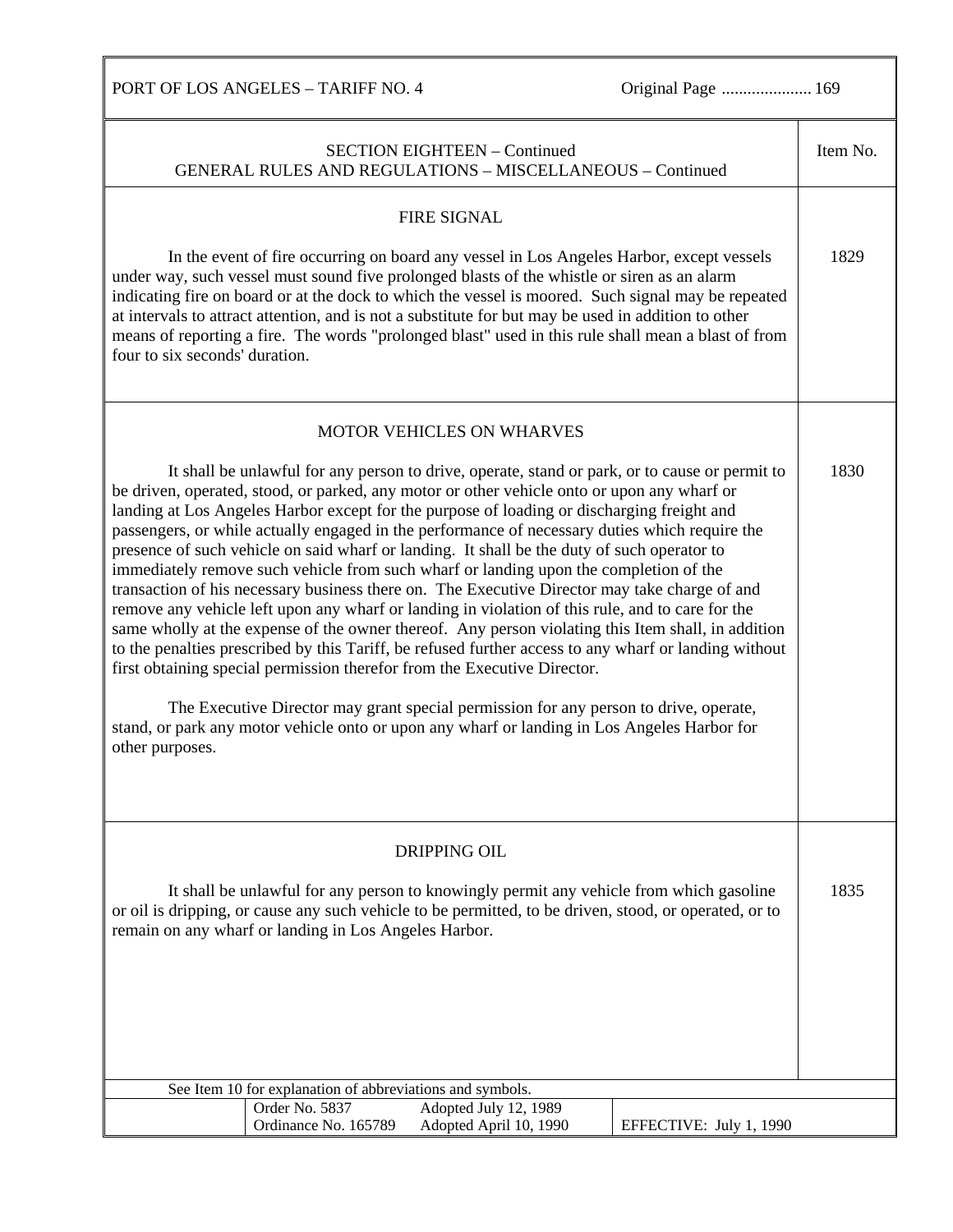PORT OF LOS ANGELES – TARIFF NO. 4 Original Page................................. 170

| <b>SECTION EIGHTEEN - Continued</b><br><b>GENERAL RULES AND REGULATIONS - MISCELLANEOUS - Continued</b>                                                                                                                                                                                                                                                                                                                                                                                                                                                                                                                                                                                                                         | Item No. |
|---------------------------------------------------------------------------------------------------------------------------------------------------------------------------------------------------------------------------------------------------------------------------------------------------------------------------------------------------------------------------------------------------------------------------------------------------------------------------------------------------------------------------------------------------------------------------------------------------------------------------------------------------------------------------------------------------------------------------------|----------|
|                                                                                                                                                                                                                                                                                                                                                                                                                                                                                                                                                                                                                                                                                                                                 |          |
| SAND FOR ABSORBING WASTE OIL                                                                                                                                                                                                                                                                                                                                                                                                                                                                                                                                                                                                                                                                                                    |          |
| Suitable sand shall be kept in buckets and used for absorbing waste oil which may fall<br>upon the floors of wharves, and such sand, when saturated, shall be removed to a safe place<br>outside the wharf and premises. It shall be the duty of persons holding berth assignments to<br>comply with and enforce this rule on wharves assigned to them.                                                                                                                                                                                                                                                                                                                                                                         | 1838     |
| MOTOR VEHICLES STORED ON WHARVES                                                                                                                                                                                                                                                                                                                                                                                                                                                                                                                                                                                                                                                                                                |          |
| It shall be unlawful for any motor vehicle to be stored on any wharf unless such vehicle<br>shall first have been drained of all gasoline or other liquid petroleum products, except at such<br>places as the Board may designate therefor.                                                                                                                                                                                                                                                                                                                                                                                                                                                                                     | 1840     |
| CHUTES REQUIRED IN HANDLING FISH, ETC.                                                                                                                                                                                                                                                                                                                                                                                                                                                                                                                                                                                                                                                                                          |          |
| It shall be unlawful for any person to handle or transfer any fish, coal, ballast, stone,<br>bricks, ashes, cinders, sand, rubbish, or other loose matter or material that will sink, from any<br>wharf to any vessel, or vice versa, or from one vessel to another vessel, unless a canvas or other<br>chute or contrivance is used in such manner as will effectually prevent any part of such substances<br>from falling into the water.                                                                                                                                                                                                                                                                                     | 1845     |
| <b>LIFE PRESERVERS</b>                                                                                                                                                                                                                                                                                                                                                                                                                                                                                                                                                                                                                                                                                                          |          |
| It shall be the duty of every owner, agent, lessee or operator of any wharf at Los Angeles<br>Harbor to furnish and keep in place on such wharf suitable ring life preservers with ropes or lines<br>attached thereto at least 61 meters in length. Such life preservers shall be kept in suitable boxes,<br>properly labeled, in such places on said wharf as the Executive Director shall direct, and shall at<br>all times during the day and night be conveniently accessible for the purpose of rescuing persons<br>from drowning. It shall be unlawful for any person to molest, interfere with, break, take away, or<br>destroy any such box or life preserver contained therein, except for the purpose of saving life. | 1850     |
| See Item 10 for explanation of abbreviations and symbols.<br>Order No. 5837<br>Adopted July 12, 1989                                                                                                                                                                                                                                                                                                                                                                                                                                                                                                                                                                                                                            |          |
| Ordinance No. 165789<br>Adopted April 10, 1990<br>EFFECTIVE: July 1, 1990                                                                                                                                                                                                                                                                                                                                                                                                                                                                                                                                                                                                                                                       |          |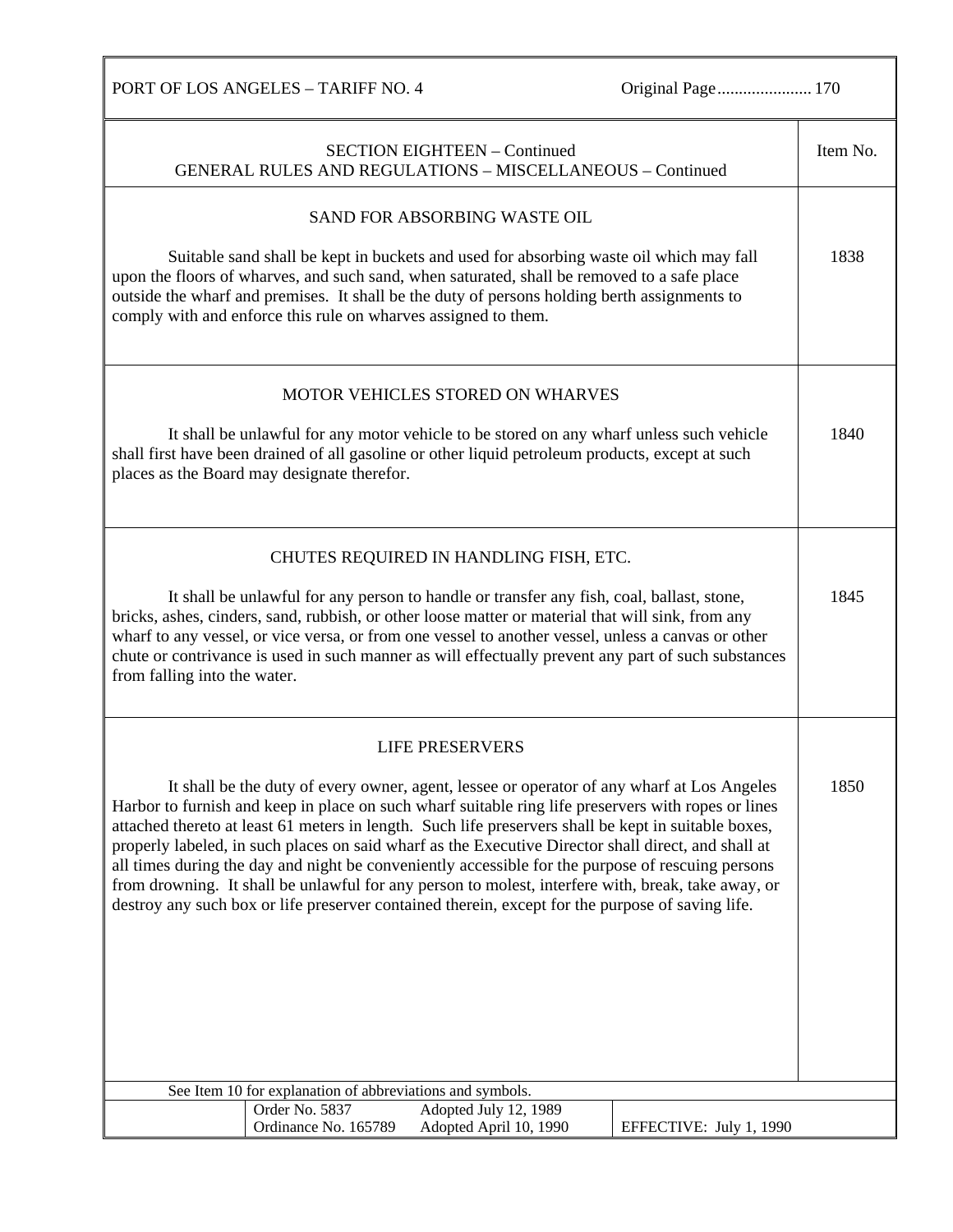PORT OF LOS ANGELES – TARIFF NO. 4 First Revised Page.............. 171 Cancels Original Page...................... 171 and Circular No. 14 SECTION EIGHTEEN – Continued GENERAL RULES AND REGULATIONS – MISCELLANEOUS – Continued Item No. SPEED LIMIT ON WHARVES Any person operating or driving a motor vehicle or other vehicle upon any municipal wharf, or within any transit shed, warehouse, or enclosed marine terminal area, or in any other area where cargo is actually being handled, shall operate or drive the same at a careful and prudent speed not greater than is reasonable and proper, having due regard to the traffic, surface and use of the wharf, transit shed, warehouse, enclosed marine terminal area or cargo-handling area, and it shall be unlawful for any person to operate or drive a motor vehicle or any other vehicle upon such wharf, transit shed, warehouse, enclosed marine terminal area, or cargo-handling areas at such a rate of speed or in any manner so as to endanger the life, limb or property of any person, or to operate or drive any motor vehicle or any other vehicle on any such wharf, transit shed, warehouse, enclosed marine terminal area or cargo-handling area at a greater rate of speed than ten (10) miles per hour, unless otherwise posted.  $[C]$ 1855 MOTOR VEHICLES FOR HIRE It shall be unlawful for any person to operate any passenger carrying motor vehicle for hire upon any of the wharves, lands or roadways under the jurisdiction of the Board without first having obtained a permit so to do from the Executive Director. Passenger carrying vehicles operated over Harbor Department roadways between fixed termini as common carriers for hire shall not be included under this rule. 1860 WEIGHT ON WHARVES No loading exceeding 800 pounds per square foot, or the equivalent, shall be allowed or permitted on any wharf. No motor vehicular loading shall exceed the H20-S16 Highway Loading (the H20 indicating a maximum of 20 tons per truck and the S16 indicating a maximum of 32,000 pounds per axle of semi-trailer) as defined in the Standard Specifications for Highway Bridges of the American Association of State Highway Officials. No railway loading shall exceed 32.5 tons per axle. Loadings exceeding those specified above may be admitted to or taken over a wharf with permission of the Executive Director upon compliance with such conditions as he may impose. 1865 See Item 10 for explanation of abbreviations and symbols. Correction No. 146 Order No. 6649 Adopted May 12, 1999 Ordinance No. 172716 Adopted July 13, 1999 EFFECTIVE: August 26, 1999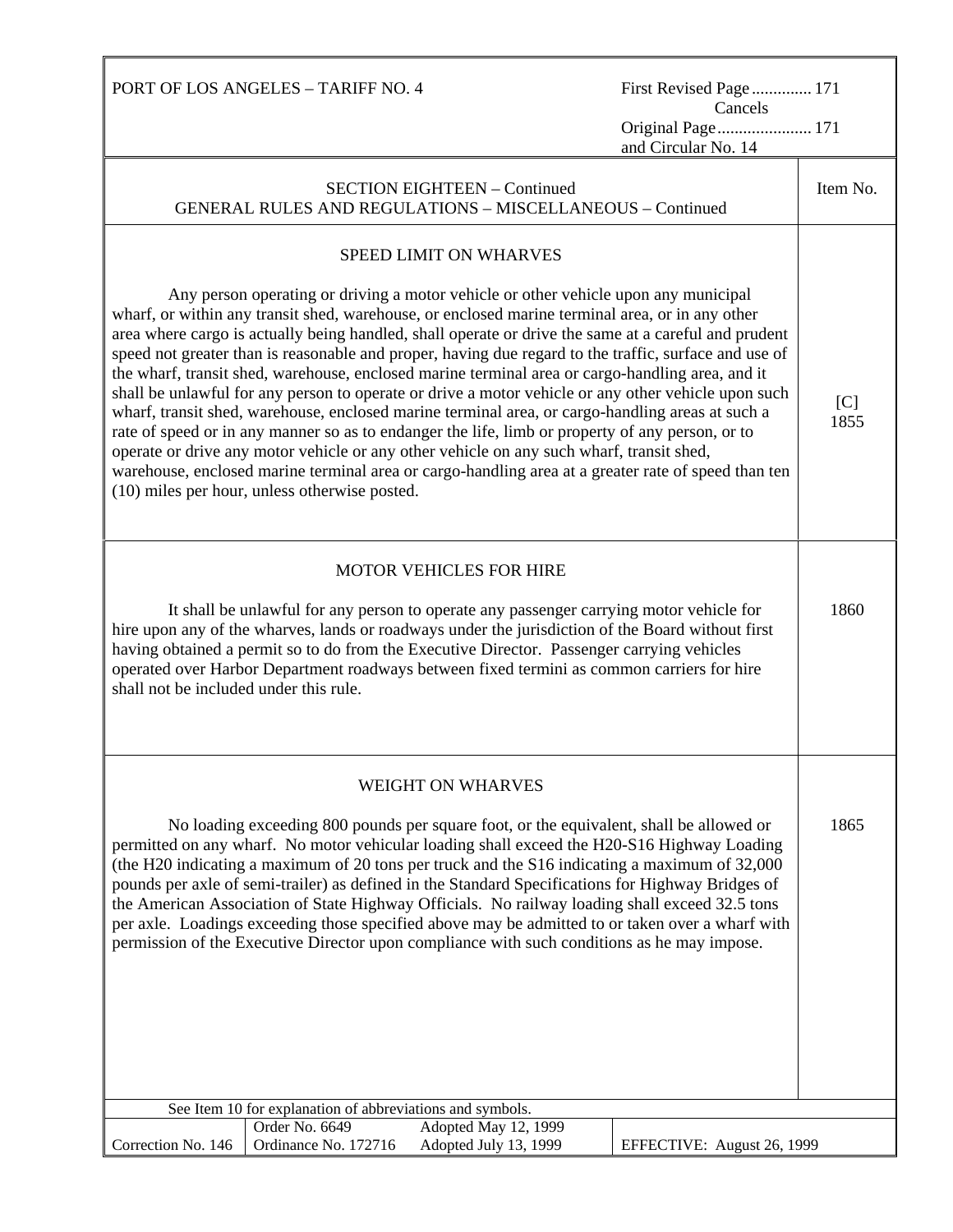PORT OF LOS ANGELES - TARIFF NO. 4 Original Page......................... 172

| <b>SECTION EIGHTEEN - Continued</b><br><b>GENERAL RULES AND REGULATIONS - MISCELLANEOUS - Continued</b>                                                                                                                                                                                                                                                                                                                                                                                                                                                                                                                                                                                                                                                                                                                                                                                                                                                                                                                                                                                                                                                                                                                                                                                                                                                                                                                                                                                                                                                                                                                                                                                                                                                                                                                                                               | Item No. |
|-----------------------------------------------------------------------------------------------------------------------------------------------------------------------------------------------------------------------------------------------------------------------------------------------------------------------------------------------------------------------------------------------------------------------------------------------------------------------------------------------------------------------------------------------------------------------------------------------------------------------------------------------------------------------------------------------------------------------------------------------------------------------------------------------------------------------------------------------------------------------------------------------------------------------------------------------------------------------------------------------------------------------------------------------------------------------------------------------------------------------------------------------------------------------------------------------------------------------------------------------------------------------------------------------------------------------------------------------------------------------------------------------------------------------------------------------------------------------------------------------------------------------------------------------------------------------------------------------------------------------------------------------------------------------------------------------------------------------------------------------------------------------------------------------------------------------------------------------------------------------|----------|
| WHARVES IN DANGEROUS CONDITION<br>Whenever any wharf or any portion thereof located at Los Angeles Harbor is in such<br>defective or damaged condition as to be unsafe or dangerous to persons or property on or near the<br>same, it shall be the duty of the owner, agent or person in charge thereof to immediately fence<br>such unsafe or dangerous wharf, or portion thereof, and keep the same so enclosed until the<br>necessary repairs are made. It shall be unlawful for any person to fail, neglect, or refuse to comply<br>with any notice or order from the Board that such unsafe or dangerous wharf, or portion thereof,<br>be immediately repaired or fenced off as aforesaid. In the event of the failure of such person to<br>immediately fence off and enclose such unsafe or dangerous wharf, or portion thereof, or to<br>comply with any such notice from the Board, the Board or the Executive Director may enter<br>thereon and fence off and enclose the same at the sole expense of the owner, agent or other person<br>having charge of such wharf. It shall be unlawful for any person to interfere with or disturb in any<br>manner any such warnings and fences, or other barriers, which may have been erected for the<br>purposes aforesaid. Whenever any wharf, or any portion thereof, or any material on any wharf,<br>shall fall into the water, it shall be the duty of the owner, agent or person in charge of such wharf<br>or material to forthwith remove the same from such waters; and if such owner, agent or person in<br>charge thereof, neglects, fails, or refuses to remove such material forthwith, it shall be the duty of<br>the Executive Director to remove the same, in which event such owner, agent or other person<br>aforesaid shall be liable for and charged with the cost and expense of such removal. | 1867     |
| DUMPING INTO NAVIGABLE WATERS<br>It shall be unlawful to throw, discharge, or deposit, or cause, suffer, or procure to be<br>thrown, discharged, or deposited, either from or out of any vessel, or from the shore, wharf,<br>manufacturing establishment, or mill of any kind, any refuse matter or other substance of any kind<br>or description whatever into the navigable waters of Los Angeles Harbor; and it shall be unlawful<br>to deposit, or cause, suffer, or procure to be deposited material of any kind in any place, or on the<br>bank of any navigable water, where the same shall be liable to be washed into such navigable<br>water, either by ordinary or high tides, or by storms or floods or otherwise, whereby navigation<br>within the limits of Los Angeles Harbor shall or may be impeded or obstructed; provided, that<br>nothing herein contained shall extend to, apply to, or prohibit operations in connection with the<br>improvement of Los Angeles Harbor, or the construction of public works considered necessary<br>and proper by the Board; and provided, further, that nothing herein contained shall extend to,<br>apply to, or prohibit the depositing of any material above mentioned in such navigable waters<br>within such limits as may be defined, and under such conditions as may be prescribed, by the<br>Executive Director or the proper Engineer Officer of the United States Department of Defense.                                                                                                                                                                                                                                                                                                                                                                                                           |          |
| See Item 10 for explanation of abbreviations and symbols.<br>Adopted July 12, 1989<br>Order No. 5837                                                                                                                                                                                                                                                                                                                                                                                                                                                                                                                                                                                                                                                                                                                                                                                                                                                                                                                                                                                                                                                                                                                                                                                                                                                                                                                                                                                                                                                                                                                                                                                                                                                                                                                                                                  |          |
| Ordinance No. 165789<br>Adopted April 10, 1990<br>EFFECTIVE: July 1, 1990                                                                                                                                                                                                                                                                                                                                                                                                                                                                                                                                                                                                                                                                                                                                                                                                                                                                                                                                                                                                                                                                                                                                                                                                                                                                                                                                                                                                                                                                                                                                                                                                                                                                                                                                                                                             |          |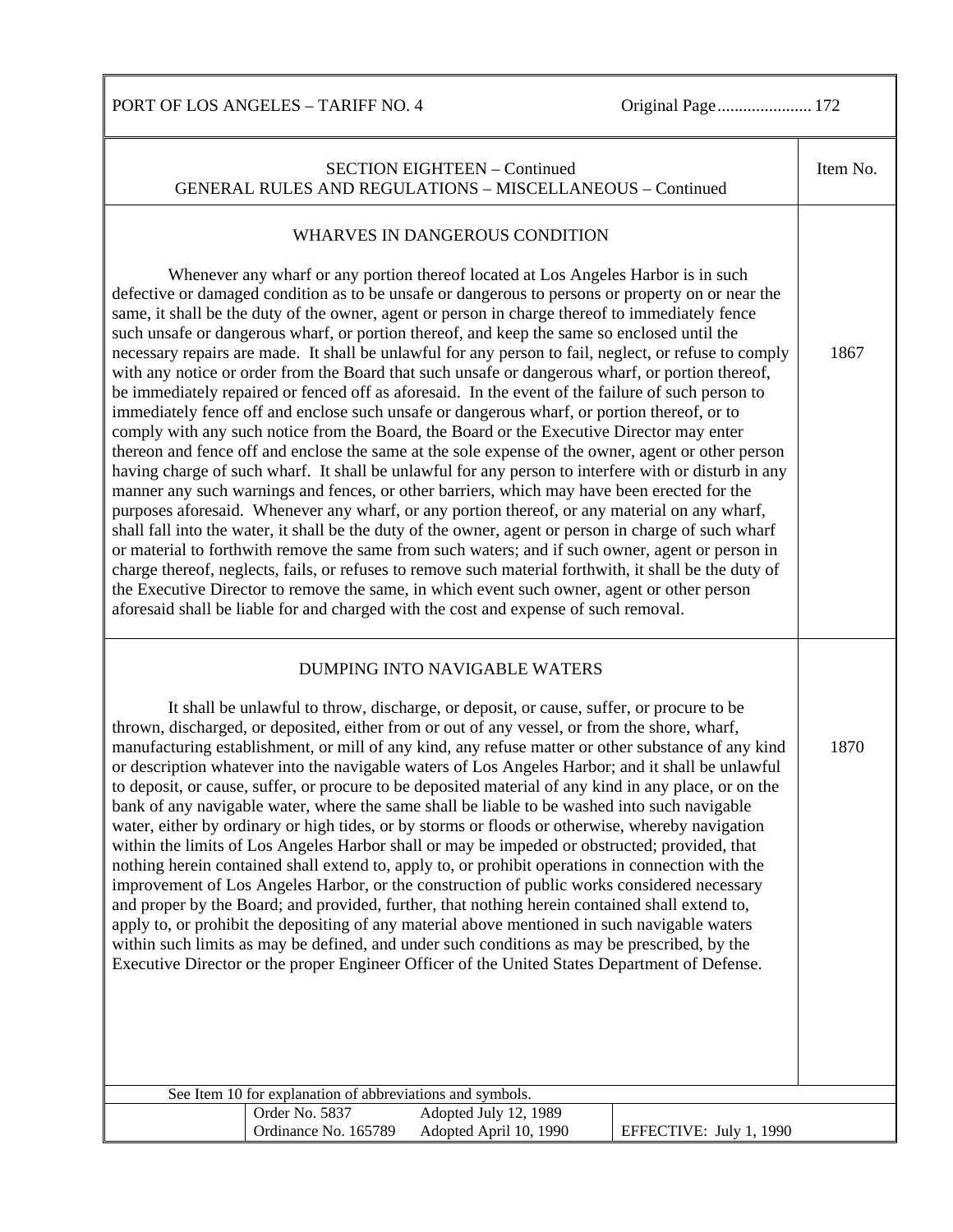PORT OF LOS ANGELES – TARIFF NO. 4 Original Page................................. 173

| <b>SECTION EIGHTEEN - Continued</b><br><b>GENERAL RULES AND REGULATIONS - MISCELLANEOUS - Continued</b>                                                                                                                                                                                                                                                                                                                                                                                                                                                                                                                                                                | Item No. |
|------------------------------------------------------------------------------------------------------------------------------------------------------------------------------------------------------------------------------------------------------------------------------------------------------------------------------------------------------------------------------------------------------------------------------------------------------------------------------------------------------------------------------------------------------------------------------------------------------------------------------------------------------------------------|----------|
| RUBBISH AND WASTE MATERIAL                                                                                                                                                                                                                                                                                                                                                                                                                                                                                                                                                                                                                                             |          |
| It shall be unlawful to throw, discharge, or deposit, or cause, suffer, or procure to be<br>thrown, discharged, or deposited upon any wharf, landing, thoroughfare, or other premise under<br>the jurisdiction of the Board, any decayed or decaying fruits, fish or vegetables, or the carcass of<br>any dead animal or putrefying matter, or any rubbish or refuse matter of any kind. Upon the<br>neglect, failure or refusal of any person so throwing or depositing any such material mentioned<br>above to immediately remove the same, it shall be the duty of the Executive Director to remove<br>the same at the expense of such person responsible therefor. | 1871     |
| UNLOADING GARBAGE FROM VESSELS PROHIBITED                                                                                                                                                                                                                                                                                                                                                                                                                                                                                                                                                                                                                              |          |
| It shall be unlawful to unload, remove or discharge, or cause, suffer or permit to be<br>unloaded, removed or discharged, from any vessel in Los Angeles Harbor any garbage or refuse<br>matter of any kind; provided, however, that any garbage or any refuse matter may be unloaded,<br>removed, or discharged from any vessel into such other vessel or vessels or such other vehicle or<br>vehicles as may be designated by the Executive Director for the collection or disposal of garbage<br>or refuse matter.                                                                                                                                                  | 1872     |
| See Item 10 for explanation of abbreviations and symbols.                                                                                                                                                                                                                                                                                                                                                                                                                                                                                                                                                                                                              |          |
| Order No. 5837<br>Adopted July 12, 1989<br>Ordinance No. 165789<br>Adopted April 10, 1990<br>EFFECTIVE: July 1, 1990                                                                                                                                                                                                                                                                                                                                                                                                                                                                                                                                                   |          |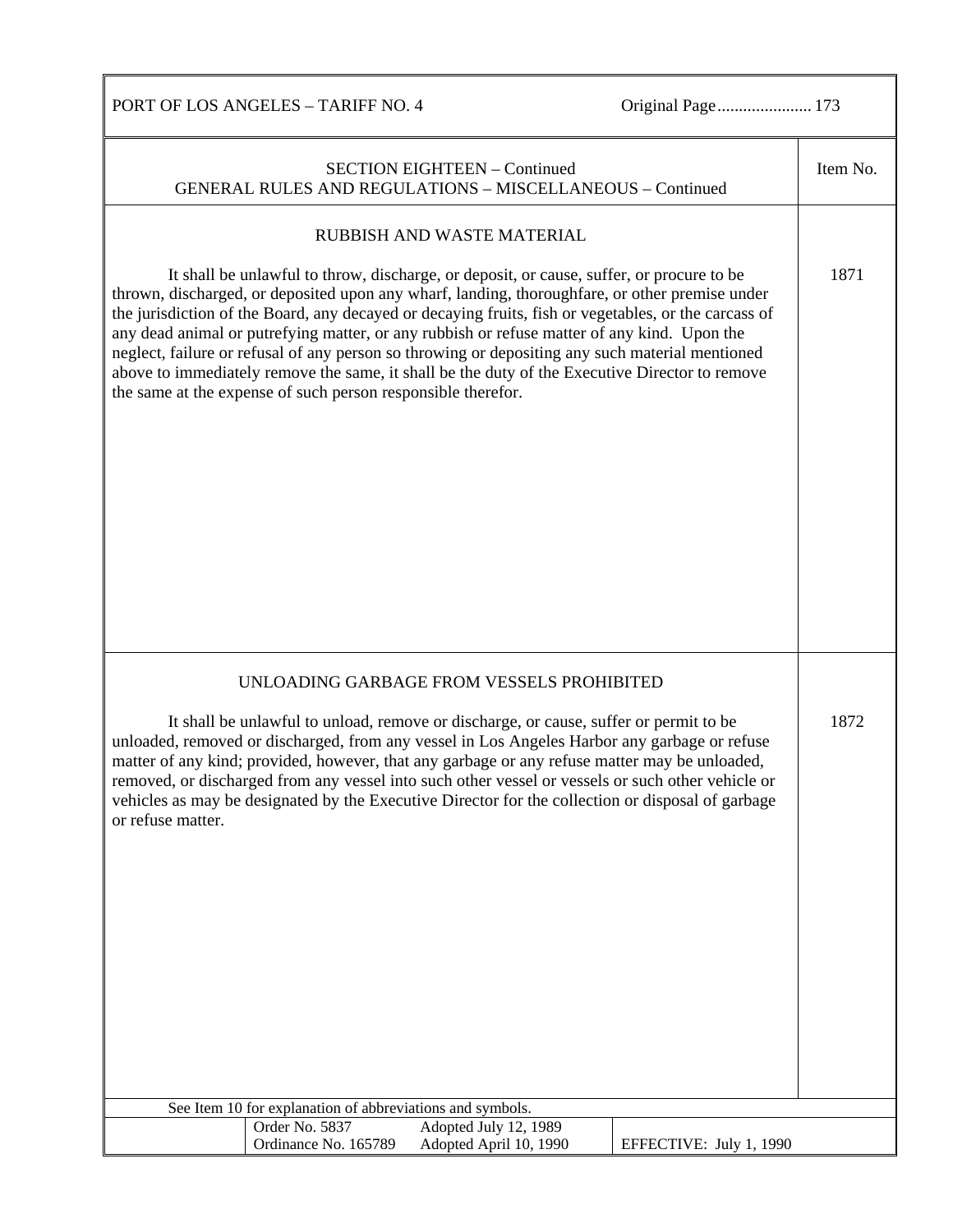PORT OF LOS ANGELES – TARIFF NO. 4 Original Page................................. 174

| <b>SECTION EIGHTEEN - Continued</b><br><b>GENERAL RULES AND REGULATIONS - MISCELLANEOUS - Continued</b>                                                                                                                                                                                                                                                                                                                                                                                                                                                                                                                                                                                                                                                                                                                                                                                                                                                                                                                                                                                                                                                                                                                                                                                                                                                                                                                                                                                                                                                                                                                                                                                                                                                                                                                                                                                                                                                                                                                                                                                                                                                                                                                                                                                          | Item No. |
|--------------------------------------------------------------------------------------------------------------------------------------------------------------------------------------------------------------------------------------------------------------------------------------------------------------------------------------------------------------------------------------------------------------------------------------------------------------------------------------------------------------------------------------------------------------------------------------------------------------------------------------------------------------------------------------------------------------------------------------------------------------------------------------------------------------------------------------------------------------------------------------------------------------------------------------------------------------------------------------------------------------------------------------------------------------------------------------------------------------------------------------------------------------------------------------------------------------------------------------------------------------------------------------------------------------------------------------------------------------------------------------------------------------------------------------------------------------------------------------------------------------------------------------------------------------------------------------------------------------------------------------------------------------------------------------------------------------------------------------------------------------------------------------------------------------------------------------------------------------------------------------------------------------------------------------------------------------------------------------------------------------------------------------------------------------------------------------------------------------------------------------------------------------------------------------------------------------------------------------------------------------------------------------------------|----------|
| DISCHARGING OIL INTO WATER PROHIBITED<br>(a) It shall be unlawful for any person to pump, discharge or deposit, or to cause or permit<br>to be pumped, discharged or deposited, or to pass or to allow to pass or to escape in or into the<br>waters of Los Angeles Harbor any of the following materials or substances: oil, spirits,<br>combustible liquids, coal tar, refuse, residuary products of coal, petroleum, asphalt, bitumen, or<br>other carbonaceous materials or substances, or any products or compound of, or any bilge water<br>containing any of said materials or substances; and it shall be unlawful for owners, masters,<br>officers and agents of vessels, terminal operators and others on shore, or any person participating<br>in the transfer of such materials or substances, or products or compounds thereof, or any bilge<br>water containing any of said materials or substances, having knowledge of the pumping,<br>discharging, depositing, passage or escapement of such materials or substances, to fail to report<br>the same immediately to the Harbor Department; and upon discovering such pumping,<br>discharging, depositing, passage or escapement, such owners, masters, officers and agents of<br>vessels, terminal operators and others on shore, or any person participating in the transfer of such<br>materials or substances, shall forthwith confine any such materials or substances and clean up and<br>remove the same from the waters of Los Angeles Harbor.<br>(b) It shall be unlawful for any person in charge of a marine oil terminal to cause, suffer<br>or permit such terminal to load, discharge, handle or store any petroleum or petroleum products<br>unless not less than 305 lineal meters of workable oil spill booms are available on the premises<br>assigned to the operator of such marine oil terminal pursuant to the provisions of Item No. 1000 of<br>Section Ten hereof; provided, however, that the City reserves the right to grant permission to the<br>person in charge of a marine oil terminal to install an air barrier system of controlling spilled<br>petroleum or petroleum products in lieu of the aforesaid requirement of oil spill booms if such is<br>first approved by the Executive Director. | 1873     |
| See Item 10 for explanation of abbreviations and symbols.                                                                                                                                                                                                                                                                                                                                                                                                                                                                                                                                                                                                                                                                                                                                                                                                                                                                                                                                                                                                                                                                                                                                                                                                                                                                                                                                                                                                                                                                                                                                                                                                                                                                                                                                                                                                                                                                                                                                                                                                                                                                                                                                                                                                                                        |          |
| Order No. 5837<br>Adopted July 12, 1989                                                                                                                                                                                                                                                                                                                                                                                                                                                                                                                                                                                                                                                                                                                                                                                                                                                                                                                                                                                                                                                                                                                                                                                                                                                                                                                                                                                                                                                                                                                                                                                                                                                                                                                                                                                                                                                                                                                                                                                                                                                                                                                                                                                                                                                          |          |
| Ordinance No. 165789<br>Adopted April 10, 1990<br>EFFECTIVE: July 1, 1990                                                                                                                                                                                                                                                                                                                                                                                                                                                                                                                                                                                                                                                                                                                                                                                                                                                                                                                                                                                                                                                                                                                                                                                                                                                                                                                                                                                                                                                                                                                                                                                                                                                                                                                                                                                                                                                                                                                                                                                                                                                                                                                                                                                                                        |          |